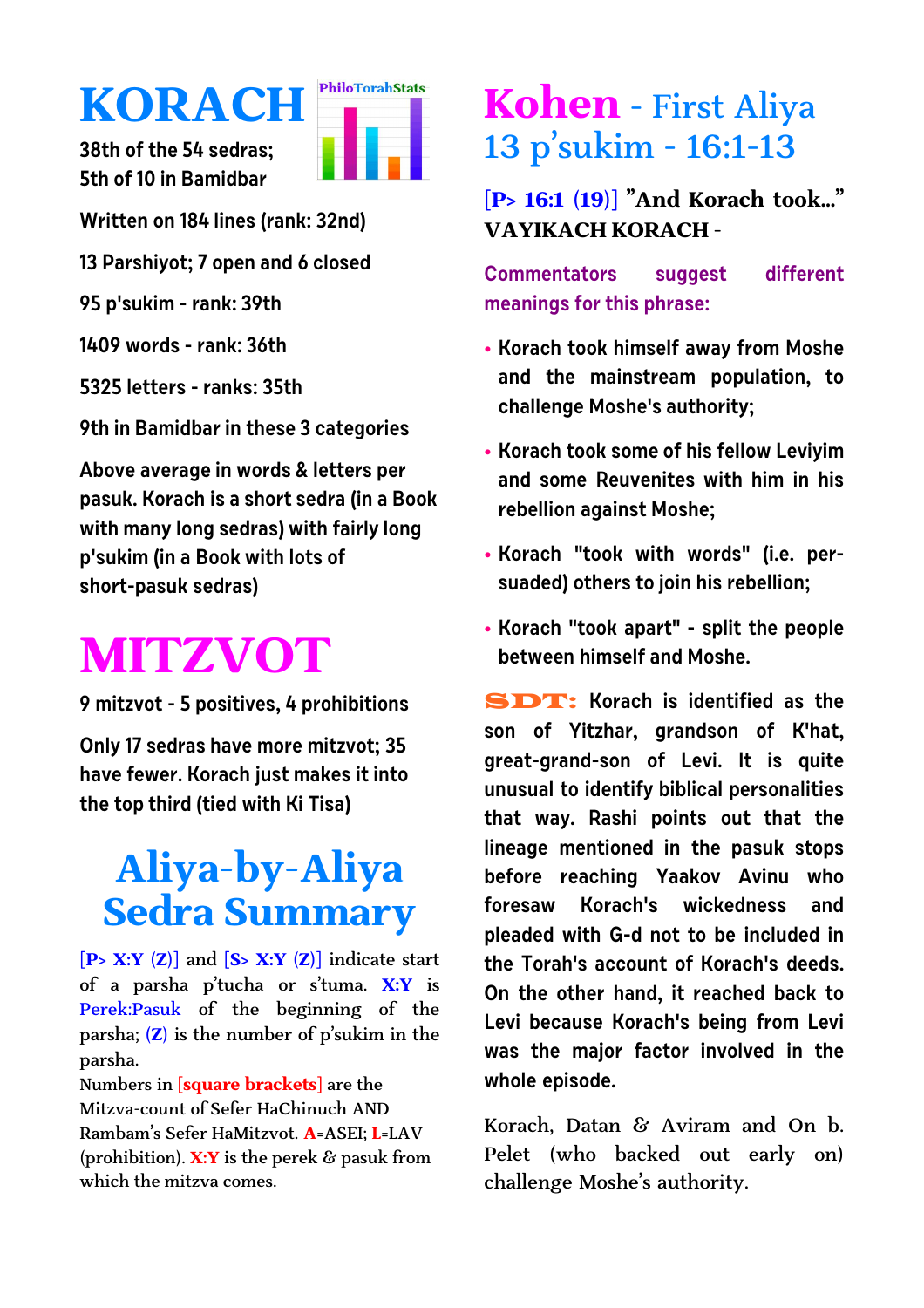Korach enlists 250 men to publicize his/their "cause".

**Ponder this: Korach was a first cousin of Moshe and Aharon. He felt slighted by the fact that both top positions - the leadership and Kohen Gadolship - went to two of his uncle Amram's sons (Moshe & Aharon) and the leadership of the K'hat family went to another cousin, the son of Korach's father's youngest brother - Elitzafan b. Uziel. Korach found sympathy for his cause within the neighboring tribe of Reuven because Reuven himself was passed over for the leadership (which went to Yehuda), the birthright (Yosef received the double portion of the firstborn in the form of the tribes of Efrayim and Menashe) and the Kehuna/Leviya went to Levi. This is not to whitewash Korach's actions, but to show some of his motivation.**

Moshe proposes a test - both Aharon and Korach's people will offer incense before G-d and G-d will indicate whom He chooses. Moshe tries to talk Korach out of his fight by telling him that being a Levi is special - why show dissatisfation and ingratitude by seeking more?

Moshe then calls for Datan & Aviram, but they arrogantly refuse Moshe's summons.

SDT: **Sources tell us that Korach taunted Moshe Rabeinu with two mocking questions - A talit made completely of T'cheilet, does it require Tzitzit (with the T'cheilet thread)? A house filled with Torah scrolls, does it** **require a mezuza? Both questions pointed to the same argument: A Nation of holy people, people who heard G-d's Voice at Sinai, do they require holy leaders? The basis of suggesting the talit question is the juxtaposition of the Korach episode to the portion of Tzitzit at the end of last week's sedra. Kli Yakar suggests that the mezuza question is alluded to by the description of Datan & Aviram arrogantly standing at the doorway of their tent and mocking G-d's commandments and Moshe's leadership.** 

**The answer, in fact, is that Tzitzit with T'cheilet is required of every fourcornered garment, even one made totally of T'cheilet wool. And a dwelling (and other types of rooms - with halachic exceptions) requires a Mezuza, regardless of how many Sifrei Torah are in the room.**

**A homiletical "explanation" of the significance of a Mezuza on the door-post of a room filled with Sifrei Torah and other holy books, is that the holiness represented by the content of the room (and the Torah study done therein) are, by definition, internal. It remains within the "four walls of the Beit Midrash". The Mezuza placed on the doorpost represents the spread of the Torah and its holiness to the outside world. This extension of the domain of sanctity to the "outside world" is an important challenge for the Torah community. (heard a long time from R' Asaf Bednarsh - son of a classmate of mine, back in the day - at a mezuzaaffixing)**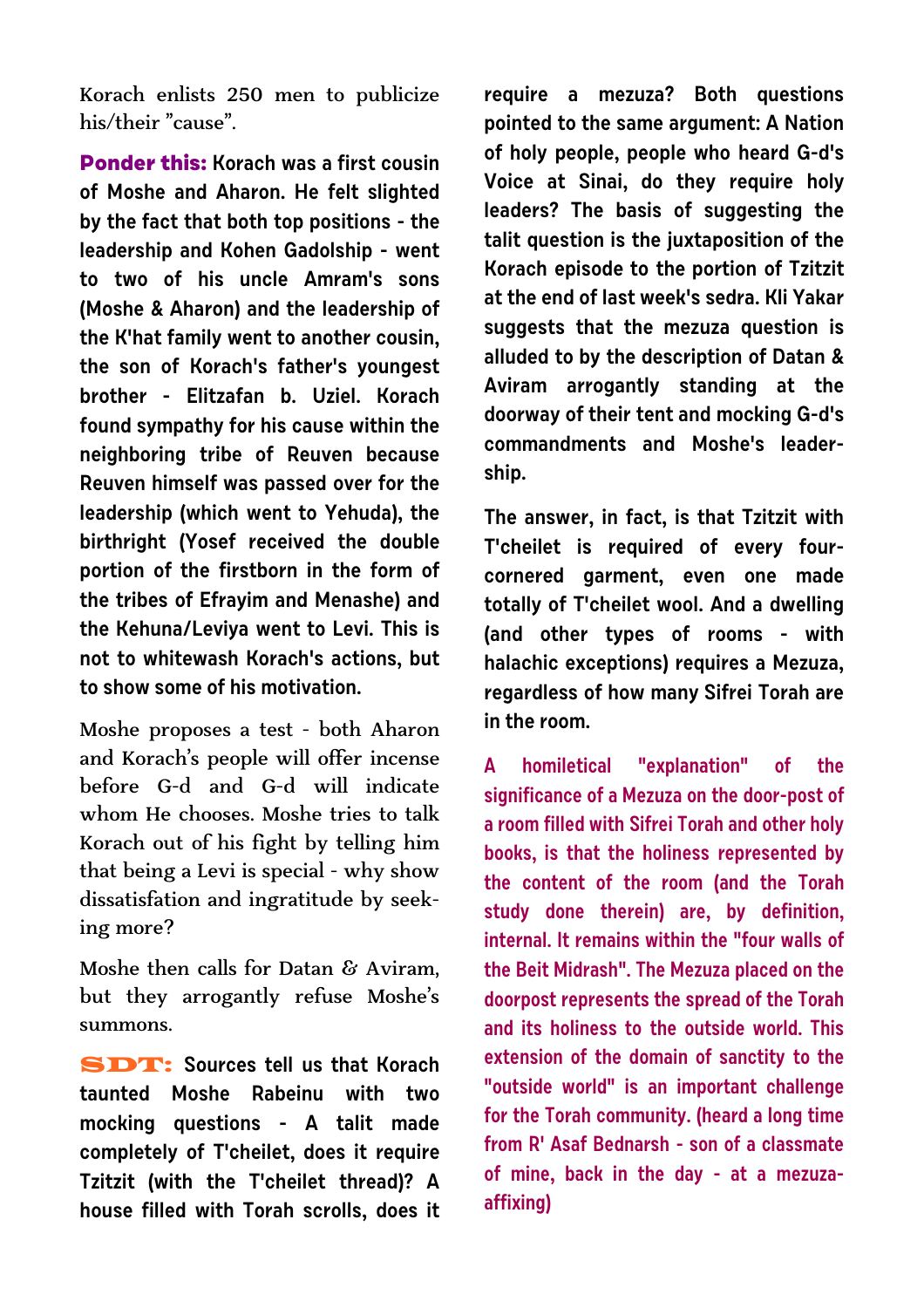#### **Levi -** Second Aliya 6 p'sukim - 16:14-19

Datan & Aviram, two people with a long record of evil behavior, compounded their wickedness with the unpardonable affront to the Land of Israel by referring to Egypt as "the land flowing with milk and honey" that Moshe took us out of, to "kill us in the wilderness".

Moshe angrily asks G-d not to accept the incense offerings of Korach's group. Moshe then reiterates the challenge to Korach. Korach gathers the People to witness the "showdown"; the 250 people and Aharon will each have the special vessel onto which they will place a glowing coal, onto which they will put the incense and they will all be standing at the entrance to the Ohel Mo'ed. G-d's 'glory' was revealed to the People.

SDT: **The Gemara tells us that when Korach challenged Moshe's authority, it was the Sun and the Moon that appeared before G-d and said: If you side with the son of Amram (i.e. Moshe), then we will continue to shine; if not, we stop shining. What is the significance of this statement from the Gemara? One commentator points out that the Sun and the Moon were originally of equal greatness, and the Moon was diminished because "two kings cannot rule with one crown." This was exactly one of the problems with Korach's arguments, so the Sun and** **Moon were particularly appropriate participants in this issue. Notice that not only must the Sun acknowledge the situation, but so must the Moon. Korach's downfall was his lack of acceptance of a moon-like role.**

**• Most Aliya breaks happen at parsha breaks. This is reasonable to expect. When an Aliya break occurs in the middle of a parsha, and more so, in the middle of a small number of p'sukim that are telling us one episode - then we can pause for a moment and try to see if our attention is being called to something specific. The Aliya-break between Kohein and Levi comes right in the middle of the confrontation between Moshe and Datan & Aviram. Rabbi Sholom Gold points out that the break separates a reference to Egypt as a land flowing with milk and honey with a reference to Eretz Yisrael with the same description. These need be separated, just as one would say L'HAVDIL.**

**Or maybe... When an Aliya break occurs, it gives us - the people who are listening to Torah Reading - pause to reflect on what just "happened". Our attention is drawn to the last pasuk or so, and we can focus on it while the gabbai is calling the next person to the Torah (and blessing the previous Oleh).** 

**Datan and Aviram had just called Egypt a land flowing with milk and honey. They mocked G-d (Who uses that term for Eretz Yisrael), they mocked Moshe, and they mocked Eretz Yisrael. As terrible as**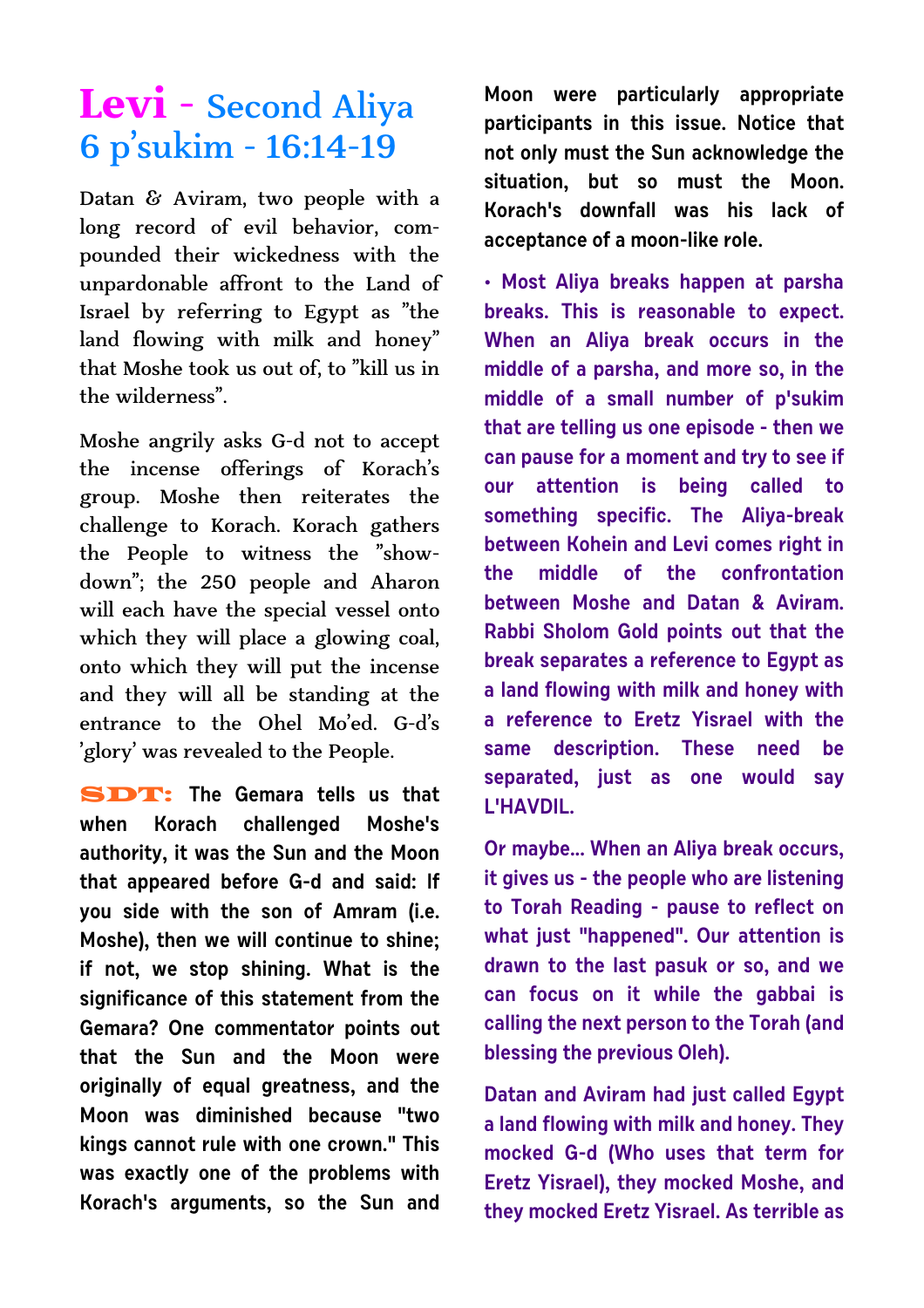**the Meraglim were with their report and conclusions about Eretz Yisrael, at least they acknowledged the beauty and specialness of the Land. They said that the Land was truly flowing with milk and honey. One has time during the Aliya break to be justly enraged by the behavior of Datan and Aviram... and perhaps by those Jews today who unfortunately, echo their sentiments. Sadly, as we still have the Meraglim among us, we've got a D&A or two, as well.**

#### **Shlishi** - Third Aliya 24 p'sukim - 16:20-17:8

**[S> 16:20 (3)]** G-d tells Moshe and Aharon to separate themselves from the rest of the People so that He will destroy them. Moshe - even while being upset in the extreme with the challenge to his own integrity - pleads on behalf of the People before G-d, asking Him not to punish the multitude because of the sins of an individual.

**[S> 16:23 (13)]** Moshe warns the People to separate themselves (physically and psychologically) from Korach and his followers lest they be included in the punishment to come. Moshe declares that all will know that G-d has sent him to do all that he does. If these wicked people shall die in a way that others have died, then G-d has not sent Moshe. But if G-d will "provide" a new creation and the earth will open its mouth and swallow

Korach and company and all that belongs to them, then all will know that these people have truly rebelled against G-d. As Moshe finished these words, the earth beneath them split, opened and swallowed all with Korach. (Implied from the p'sukim is that the People did not actually die but left this world in this unusual and miraculous manner.) The People shouted in panic when they witnessed what was happening. A Divine fire consumed the 250 people who offered the incense.

**[S> 17:1 (5)]** G-d tells Moshe to tell Elazar b. Aharon to collect the fire-pans and scatter the burning coals. The copper from the pans was to be used to plate the Mizbei'ach as a reminder that a non-Kohen must not attempt to do any of the kohein's tasks in the Mikdash. In general, the Torah warns us not to be like Korach and his gang, and not to suffer their fate.

**[P> 17:6 (3)]** The next day, the People, fearing retribution, complained against Moshe for killing (part of) G-d's Nation. G-d's Cloud descended upon the Ohel Mo'ed and Moshe and Aharon went there for instructions.

SDT: **The earth not only swallowed Korach's gang, but their possessions as well. The message, says IMREI SHEFER, is that one's wealth often causes a person to be arrogant. This, in turn, leads sometimes to challenging authority. People's possessions were not innocent bystanders, so to speak, to Korach's rebellion, they were the instigators.**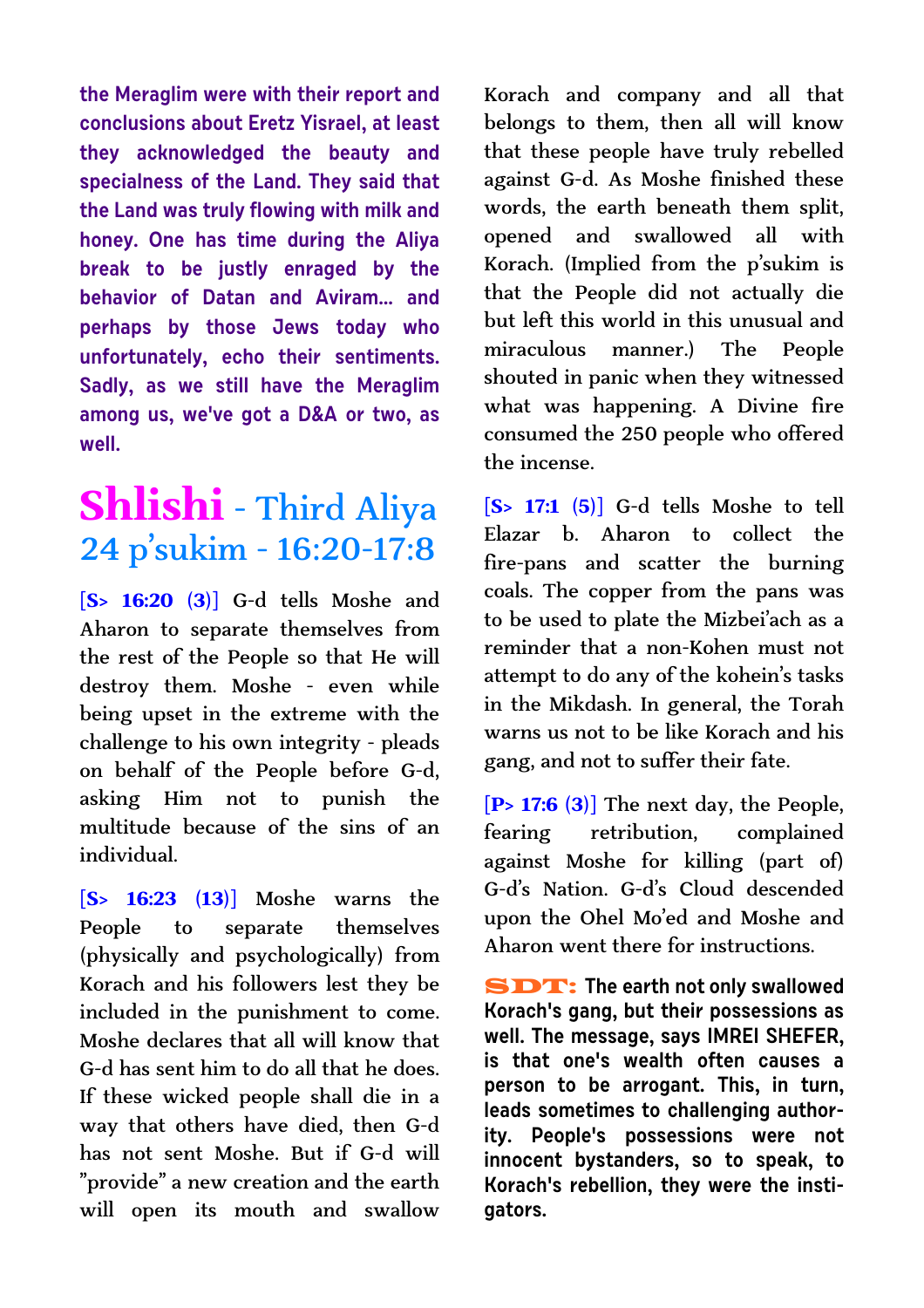**• Note that in Korach's rebellion we see not only two punishments, but two very different kinds of punishments, which, in turn, reflect the types of sin. Datan and Aviram and their ilk were plunged down into the bowels of the Earth. But the 250 K'toret-offerers were honorable people. They were godly. The Torah testifies to that when we are first introduced to them. They honestly believed that they were making proper offerings to G-d. Otherwise, they would not have risked their lives. They must have been surprised to have failed! Their sin was reaching TOO high towards the Divine. And their punishment was to be struck down by Divine fire.**

**Here's another thought... Moshe was chosen by G-d to lead the people. True. And he will always be on a higher level than the rest of us. We, not G-d, elevated Moshe even higher. We decided that we did not want to hear the "Voice of G-d" any more and we requested that Moshe tell us what G-d wants of us, and we would comply. Originally, G-d spoke to all of Israel. That was the plan, so to speak. And that put all of Israel on the level of prophecy. With Moshe as the chief prophet. We forfeited our direct communication with G-d, and we made Moshe the ONLY prophet (at the time). The Gemara says that the "deal" that the People made at Sinai concerning not having direct communication from G-d, was an irrevocable, forever deal. Korach wanted otherwise. Perhaps he was no longer confident that Moshe could** **actually bring the People into Eretz Yisra'el, after the whole Meraglim fiasco. The merit of this theory is that it balances the motivations of Korach's gang. Datan and Aviram were BAD. The K'toret bringers were not evil people.**

#### **R'vi'i** - Fourth Aliya 7 p'sukim - 17:9-15

**[S> 17:9 (7)]** Once again, G-d "suggests" that He destroy the People. This time Moshe does not plead with G-d on their behalf but immediately instructs Aharon to burn incense on coals from the Altar and that he should pass among the People to stop the plague that had already begun. This quick action stopped the plague which had already claimed 14,700 lives, not counting those who perished with Korach.

**Sometimes, in times of trouble, Moshe prays to G-d extensively. His prayer after the Sin of the Golden Calf is an example of long prayer. We can say that it was a prayer that lasted 40 days and nights. When Miriam was stricken with Tzora'at, Moshe uttered a short 5-word (11-letter) prayer for her - KEIL NA R'FA NA LAH. And at this point in Korach, Moshe senses that prayer will not work swift action is called for.**

**• On another note, let's take a look at the three "big" sins of the Wandering period: Golden Calf, Spies, Korach. Combining different ideas in the commentaries, we can suggest the**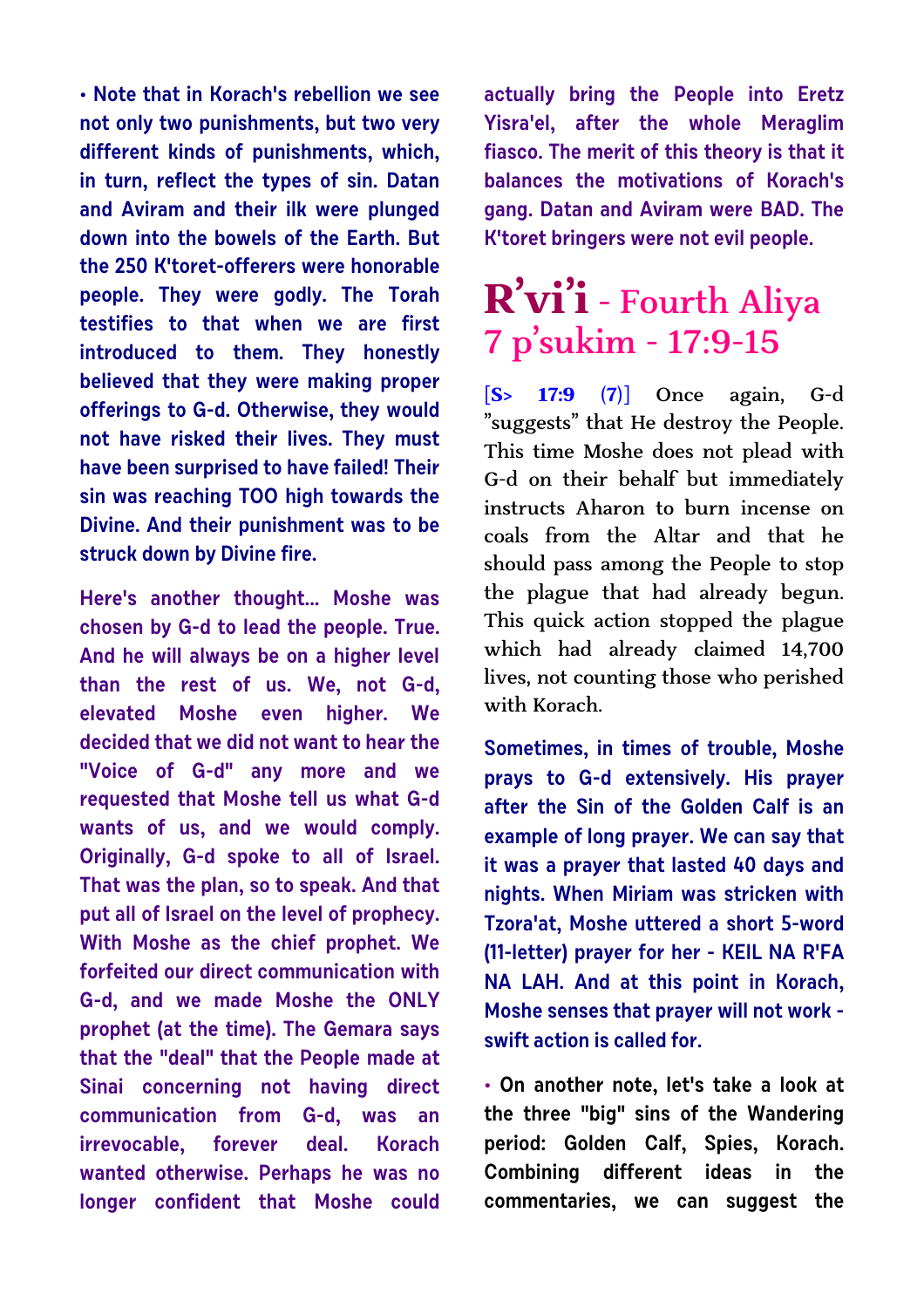**following: The Sin of the Golden Calf represents sins against G-d. He can be, and often is, most forgiving for that kind of sin. The sin of the spies was an affront to Eretz Yisrael. This, so to speak, G-d considered a graver sin, and was less forgiving. Korach's rebellion was directed against Moshe. A BEIN ADAM L'CHAVEIRO sin. These are the kinds of sins that G-d is least willing to forgive. Similarly, in comparing the Flood, which came as a result of a breakdown in society, with the Tower of Babel, where people united to rebel against G-d, we see that the punishments were different in severity.**

#### **Chamishi** 5th Aliya 9 p'sukim - 17:16-24

**[P> 17:16 (9)]** G-d tells Moshe to speak to the People and take a staff from each of the tribal leaders, the staff to be inscribed with the leader's (or tribe's - dispute) name. Aharon's name was to be inscribed on the staff of Levi. The staffs were to be placed in the Ohel Mo'ed. The person whom G-d shall choose, his staff shall blossom; this manifestation of G-d's choice shall hopefully put an end to the complaints and confusion of the People. The People did as instructed and the staffs were placed in the "Tent of Testimony" overnight. On the following day, Aharon's staff had blossomed. Moshe showed the staffs to the People and each tribe took its staff back.

**Ramban explains that there were 12 rods, including that of Levi, on which Aharon's name was inscribed. This means that one rod was for Yosef, rather than having separate ones for Efrayim and Menashe. Ramban states that this is always the case: there are 12 tribes - sometimes, Levi is not included - then Efrayim and Menashe are separate; sometimes Levi is included and Yosef is a single tribe. Ramban also says that the Torah is stressing that Levi is one unified tribe - not Leviyim and Kohanim separately - with one tribal leader - namely, Aharon.**

#### **Shishi** - Sixth Aliya 24 p'sukim - 17:25-18:20

**[P> 17:25 (2)]** G-d tells Moshe to return Aharon's staff to the Mishkan as a reminder to the People not to rebel or complain. Moshe does as instructed.

**[P> 17:27 (2)]** The People express their feelings of despondency and fear of Divine punishment for their lapses.

**[S> 18:1 (7)]** G-d reiterates that the Kohanim and Leviyim hold special positions and have the responsibility to not risk their lives by overstepping their bounds.

Leviyim are required to guard the Mikdash **[388, A22 18:4]** (Honor guard)

**In fact, according to the mishna in Midot, there were 24 guard posts, three of which were manned by kohanim, and**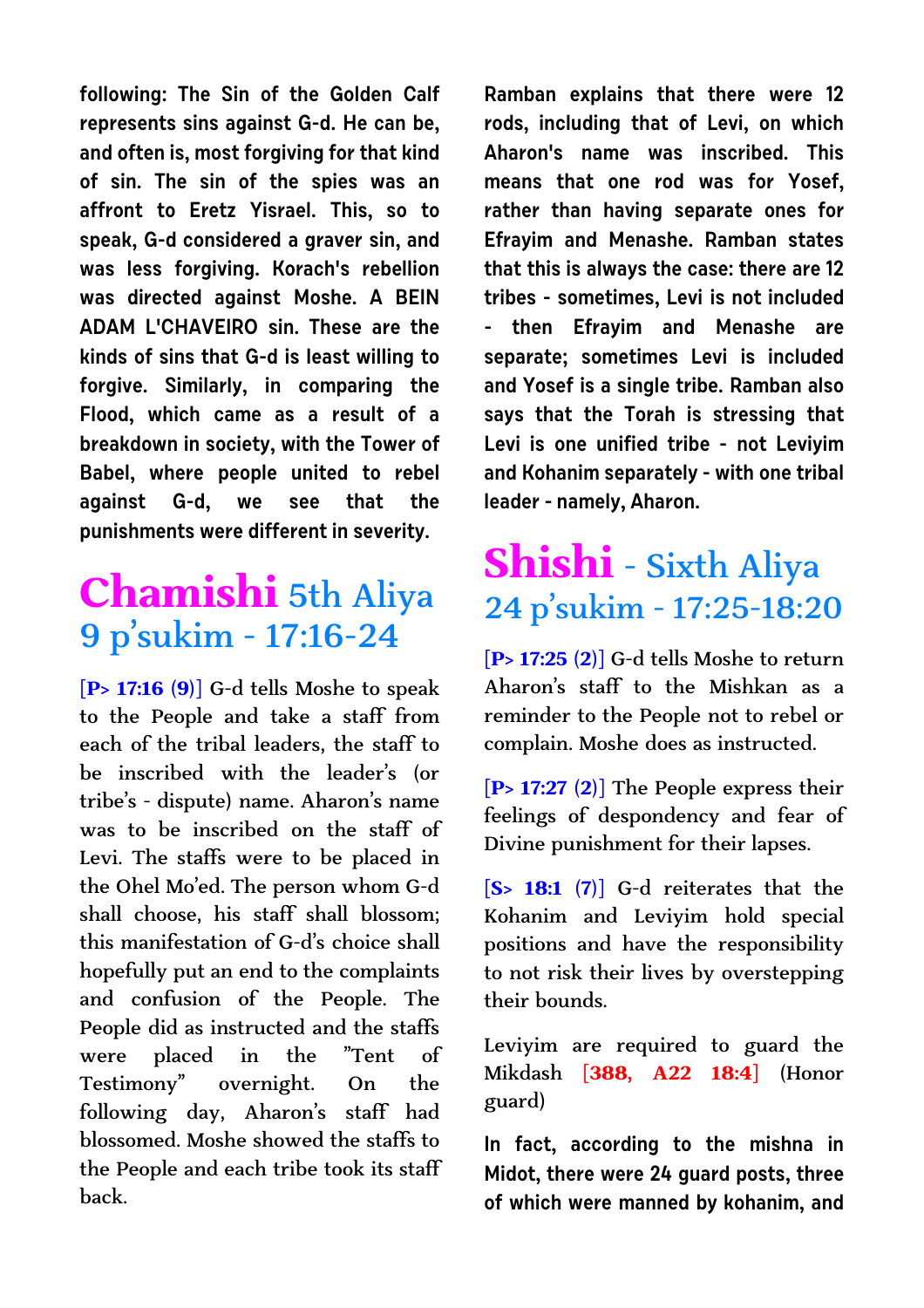**the 21 others, by Leviyim.** 

Kohanim and Leviyim are forbidden to perform each others sacred tasks **[389, L72 18:3]**. A non-Kohen/Levi may not work in the Mikdash **[390, L74 18:4]**. It is forbidden to disregard the obligations of the Beit HaMikdash honor-guard **[391, L67 18:5]**.

**[P> 18:8 (13)]** The Torah next lists several gifts that are given to the Kohen - the meat of certain korbanot, t'ruma, bikurim, consecrated objects, the firstborn of kosher farm animals and the redemption/exchange for a firstborn donkey. Firstborn humans are to be redeemed for 5 silver shekels **[392, A80 18:15]**.

Firstborn cow/goat/sheep may not be redeemed **[393, L108 18:17]**, but must be given to a kohein who must bring it as a korban within a year (if unfit for the Altar, the b'chor is the possession of the kohen without restrictions). All gifts of the kehuna (24 in number) are for Aharon and his descendants in perpetuity. However, the Kohen does not receive a portion of land in Israel. (This is the basis of the complex intertwined relationship between kohen and non-kohen.)

#### **Sh'VII** Seventh Aliya 12 p'sukim - 18:21-32

**[S> 18:21 (4)]** The Levi is to receive tithe (a tenth of produce) from all Israelites. (The 10% is to be taken AFTER the T'ruma was taken off for

the Kohen, which is about 2%.) This is his due in exchange for his work in the Mikdash. Leviyim also do not receive land (except for 48 cities around the country); their role is that of spiritual functionaries. They receive Ma'aser in lieu of a portion of land.

The service of the Leviyim in the Mikdash constitutes a positive mitzva **[394, A23 18:23]**. So too it is a mitzva to give Ma'aser Rishon to a Levi **[395, A127 18:24]**.

**[P> 18:25 (8)]** In turn, the Levi is commanded to give a tenth of his tenth to a kohen **[396, A129 18:26]**. This is known as T'rumat Ma'aser or Ma'aser Min HaMa'aser. This mitzva is performed in a technical way nowadays in Eretz Yisrael to permit the balance of the produce to us.

**The Korach story is depressing enough, but as a once-upon-a-time, a long time ago, we can keep our distance. Not so the mitzva-content of the sedra. There's no fooling around. We don't do these mitzvot, we die. Keep the mitzvot and we will live. Very strongly put. Learn the Korach lesson; it isn't just a story - it applies to each of us.**

#### **Haftara** 24 p'sukim Sh'muel Alef 11:14-12:22

Shmuel HaNavi renews the kingship of Shaul HaMelech, but reminds the people that it is a bad idea to have a human king in the first place. He also recounts some of the backsliding &